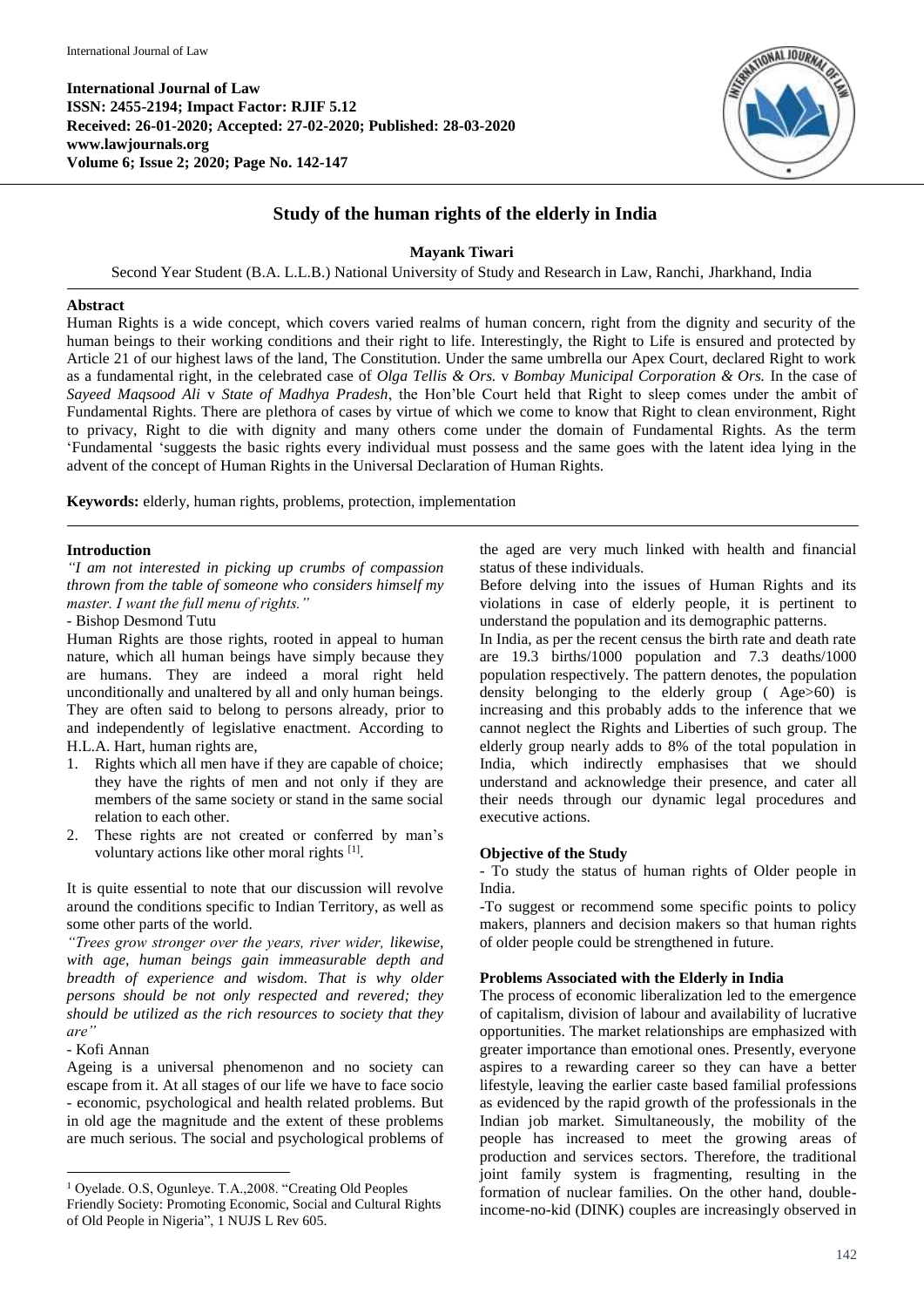#### Indian societies.

Hence, they may experience a higher degree of physical and mental strain in the future. Consequent to the above developments, the older people are experiencing remarkable<br>changes in their physical and socio-economic changes in their physical and socio-economic circumstances. In smaller families, they are gradually marginalized in the decision-making process. Hence, the family that traditionally took care of the elderly or sick, widows and orphans is beginning to rely on society as a whole  $^{[2]}$ .

As the number of old persons is rising and the social environment is changing, the proportion of the destitute among them are also increasing. These factors are also leading to the need for a large number of old-age homes where the old people may enjoy the end part of their lives in a group of their own. The impact of the above factors may be observed in the living arrangements of elderly Indians [3]. With the growth of rural population, the area of arable land is decreasing to meet the increased demand for housing, leading to incremental and disguised unemployment. As a result, the rural masses are forced to migrate to the urban areas in search of a livelihood. According to the framework of economic development developed by Arthur Lewis, the movement of labour from the "traditional sector" comprising agriculture and allied areas that produce traditional outputs for all societies, to the "modern sector" (industrial area, which produces manufactured items) is placed on the centre stage. The traditional sector may be assumed to supply unlimited number of labourers, but the absorption of the same critically depends on the supply of capital to the modem sector  $[4]$ . The level of savings and investments are the determinants of the growth of the modem sector and, hence, the generation of employment as well as the process of urbanization.

These migrants, mostly the youth, primarily relocate for better earning opportunities, leaving their elderly parents in the villages<sup>[5]</sup>. Moreover, the higher cost of living in urban areas and the lack of space for all members of a family to reside at the same place are causing the disintegration of the joint family system. At the same time, the insurance motive of the joint family system has declined gradually while the cost of child rearing has been internalized to a higher degree, leading to a lower rate of fertility. Therefore, the growth of the industries catalyses the process of urbanization, but makes the invaluable family support system unavailable to senior citizens [6].

Elderly people have different problems that too in different magnitude. In an organised society elderly people deal with the problems such as, reduction of income after retirement, meagre pension or no pension, loss of energy due to old age,

-

incapacity to take any hard work, sickness or loss of spouse, personal sickness disabling to meet personal meets, diseases which need continuous monitoring, children living in abroad or other parts of the country for employment or livelihood, children not liking their parents to live with them, not preferring to stay with married daughter, unable to live with the son due to some differences with daughter-in-law or son, burden of house-hold chores and services to children in the houses where son and daughter-in-law are employed.

The aged population living in unorganised sections of the society also face huge ordeal in their tough time like they lose their property for the education of their children and marriage, lack of proper accommodation and medical facilities, non-availability of old age homes in the rural areas to rehabilitate them who have no income of their own and who are neglected by their children. Moreover, many people at the time of retirement are healthy, strong in body, creative and alert in mind with added advantage of vast experience behind them [7].

When any person is devoid of his fundamental Rights which includes, his Rights to clean environment, Right to proper hygiene and care, Right to live with dignity with human like existence which covers,

- 1. Good food
- 2. Good Health

**.** 

- 3. Good Sanitation
- 4. Proper Quality of Living
- 5. Good Social Interaction
- 6. Timely attention and due Care
- 7. Adequate Privacy

These are just few to state, but the wholesome violations of the Fundamental Rights which indirectly leads to the sheer violations of Fundamental Rights.

Definition as per Art. 25 of Universal Declaration of Human Rights,

Everyone has the right to a standard of living adequate for the health and well-being of himself and of his family, including food, clothing, housing and medical care and necessary social services, and the right to security in the event of unemployment, sickness, disability, widowhood, old age or other lack of livelihood in circumstances beyond his control.

## **Problems of the elderly, in explicit terms**

In this the explicit emphasis is laid on the problems which are explicit to the aged in India, which is basically categorised into three categories, namely

- 1. Economic Problems: It includes problems, which hinders the basic daily needs of the elderly population, which may be directly or indirectly related to their loss of motor actions, such as superannuation at a fixed age gives rise to loss of employment, which consequentially results in income deficiency and economic insecurity.
- 2. Physical and Psychological Problems: It is pertinent to note here that when we have persistent physical agony, we have a deep impact on our phycological conscience. The unavoidable mental problems, nutritional deficiency, problems of housing and residence gives rise to distress.
- 3. Pyscho-Social Problems: Psycho-social problems

<sup>2</sup> B. Prakash., " Implications of an Aging Population in India: Challenges and Opportunities", Institute of Chartered Financial Analysts of India Presented at the Living to 100 and Beyond Symposium Sponsored by the Society of Actuaries Orlando, Fla. January 12-14, 2005, p. 10.

<sup>3</sup> National Human Development Report, 2001.

<sup>4</sup> Arthur Lewis (1954) Quoted in Prakash Bhattacharya, *supra* note 1, p.2.

<sup>5</sup> Prakash Bhattacharya, *supra* note 1, p.3.

<sup>6</sup> Visaria, P., "Urbanization in India: An Overview, published in Urbanization in Large Developing Countries: China, Indonesia, Brazil and India, (ed.) by Gavin Jones and Pravin Visaria, 1997, p.273.

<sup>7</sup> Dr. Y. Vishnu Priya,2007-08. "A Socio-Legal Study of Elderly Persons in Hyderabad, Andhra Pradesh", 18 ALJ,109.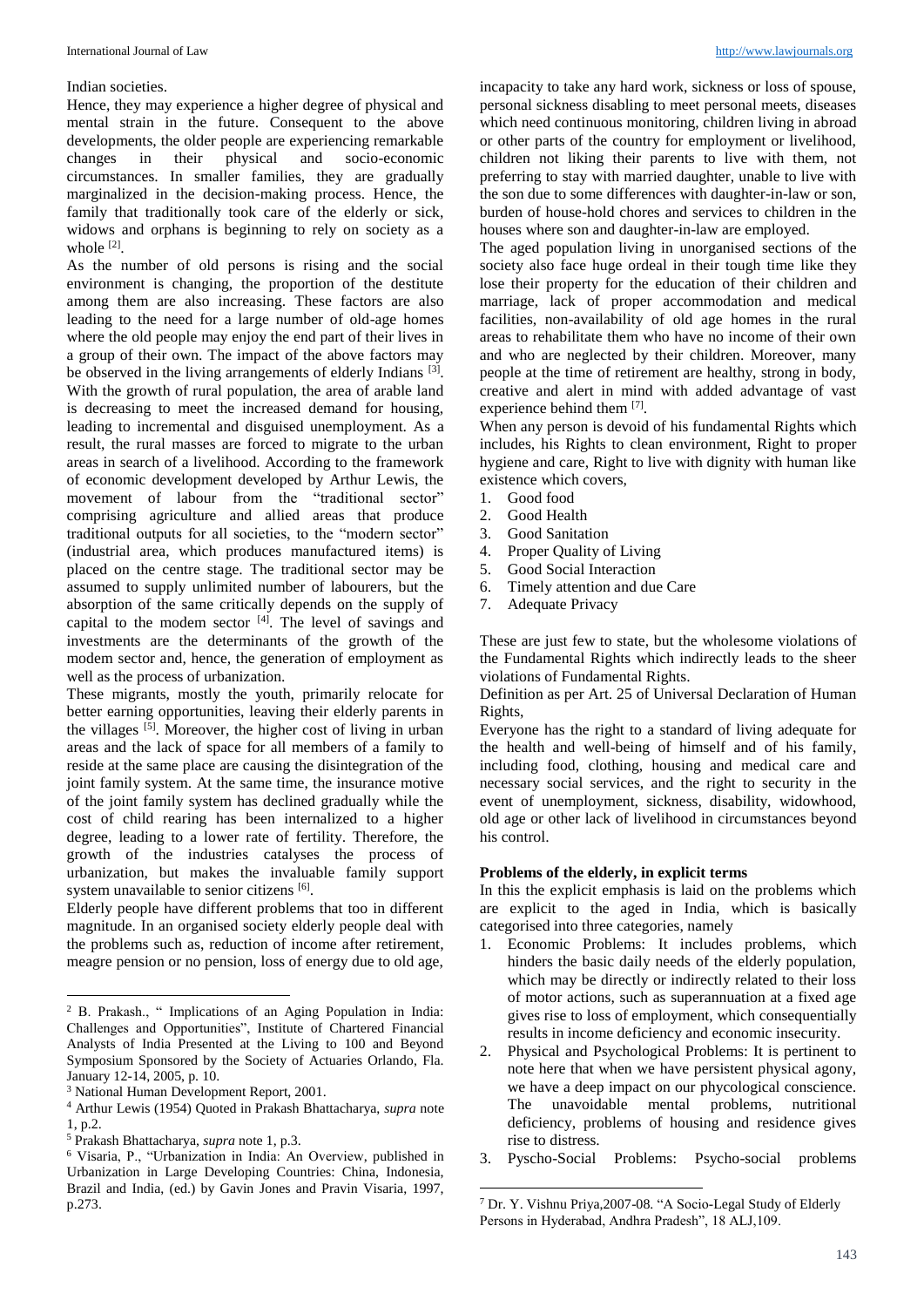include problems related with their psychological and social maladjustment as well as the problem of elder abuse etc.

Elder abuse, mistreatment and torture of older people are a manifestation of the timeless phenomenon of interpersonal violence is prevalent in India. Still, there is no systematic collection of statistics or prevalence studies, crime records, journalistic reports, social welfare records and studies to provide evidence on existence of abuse, neglect and financial exploitation of elders. Being mistreated, verbally abused, and denied proper food, proper medication and care by younger members of family, most older people are indeed in a very helpless situation. With eroding social values in India, cases of elder abuse and mistreatment in every neighbourhood are daily routine. With nuclear family further getting reduced to single parent family, increasing number of old people have to head towards the Old Age Homes. In a still developing country like India, there is no guarantee that they are not experiencing severe abuse in Old Age homes as well.

#### **Human Rights of the Elderly**

- 1. Right to life shall be protected by law.
- 2. Right not to be subjected to inhuman treatment "Noone shall be subjected to torture or to inhuman or degrading treatment or punishment".
- 3. Right to liberty "Everyone has the right to liberty and personal security.
- 4. Right to a fair hearing "In the determination of his civil rights and obligations... everyone is entitled to a fair and public hearing within a reasonable time by an independent and impartial tribunal established by law".

"Civil rights and obligations"<sup>8</sup> includes, -The right to respect at home, within family and in private life

-The right to freedom of thought and conscience. -The right not to be discriminated against age -The right to property - everyone is entitled to the peaceful enjoyment of his possessions -The right to education

#### **Protection of Rights of Elderly - Indian Perspective 1. Constitution of India**

## Art. 41: Right to work, to education and to public assistance in certain cases: The State shall, within the limits of economic capacity and development, make effective provision for securing the right to work, to education and to public assistance in cases of unemployment, old age,

sickness and disablement, and in other cases of undeserved want. Article 47 of the Constitution: Article 47 of the constitution of India provides that the state

shall regard the raising of the level of nutrition and the standard of living of its people and improvement of public health as among its primary duties.

Some Other Constitutional Provisions:

**.** 

Entry 24 in list III of schedule VII of constitution of India deals with the welfare of labour, including conditions of work, provident funds, liability for workmen's compensation, invalidity and old age pension and maternity

benefits. Further, item 9 of the state list and item 20, 23 and 24 of concurrent list relates to old age pension, social security and social insurance, and economic and social planning. The right of parents, without any means, to be supported by their children having sufficient means has been recognized by section 125(1) (d) of the Code of Criminal Procedure 1973, and section 20  $(1 \& 3)$  of the Hindu Adoption and Maintenance Act, 1956.

#### **1. Under Personal Laws**

The moral duty to maintain parents is recognized by all people. However, so far as law is concerned, the position and extent of such liability varies from community to community.

#### **2.1 Hindu Law**

Amongst the Hindus, the obligation of sons to maintain their aged parents, who were not able to maintain themselves out of their own earning and property, was recognized even in early texts. And this obligation was not dependent upon, or in any way qualified, by a reference to the possession of family property. It was a personal legal obligation enforceable by the sovereign or the state. The statutory provision for maintenance of parents under Hindu personal law is contained in Sec 20 of the Hindu Adoption and Maintenance Act, 1956. This Act is the first personal law statute in India, which imposes an obligation on the children to maintain their parents. As is evident from the wording of the section, the obligation to maintain parents is not confined to sons only, and daughters also have an equal duty towards parents. It is important to note that only those parents who are financially unable to maintain themselves from any source, are entitled to seek maintenance under this Act.

## **2.2 Muslim Law**

Children have a duty to maintain their aged parents even under the Muslim law. According to Mulla

- a. Children in easy circumstances are bound to maintain their poor parents, although the latter may be able to earn something for themselves.
- b. A son though in strained circumstances is bound to maintain his mother, if the mother is poor, though she may not be infirm.
- c. A son, who though poor, is earning something, is bound to support his father who earns nothing. According to Tyabji, parents and grandparents in indigent circumstances are entitled, under Hanafi law, to maintenance from their children and grandchildren who have the means, even if they are able to earn their livelihood. Both sons and daughters have a duty to maintain their parents under the Muslim law. The obligation, however, is dependent on their having the means to do so.

### **2.3 Christian & Parsi Law**

The Christians and Parsis have no personal laws providing for maintenance for the parents. Parents who wish to seek maintenance have to apply under provisions of the Criminal Procedure Code.

#### **3. Under the Code of Criminal Procedure**

Prior to 1973, there was no provision for maintenance of parents under the code. The Law Commission, however,

<sup>8</sup> "Human Rights of Elderly People Report", 2014. Agewell Research & Advocacy Centre in collaboration with ECOSOC,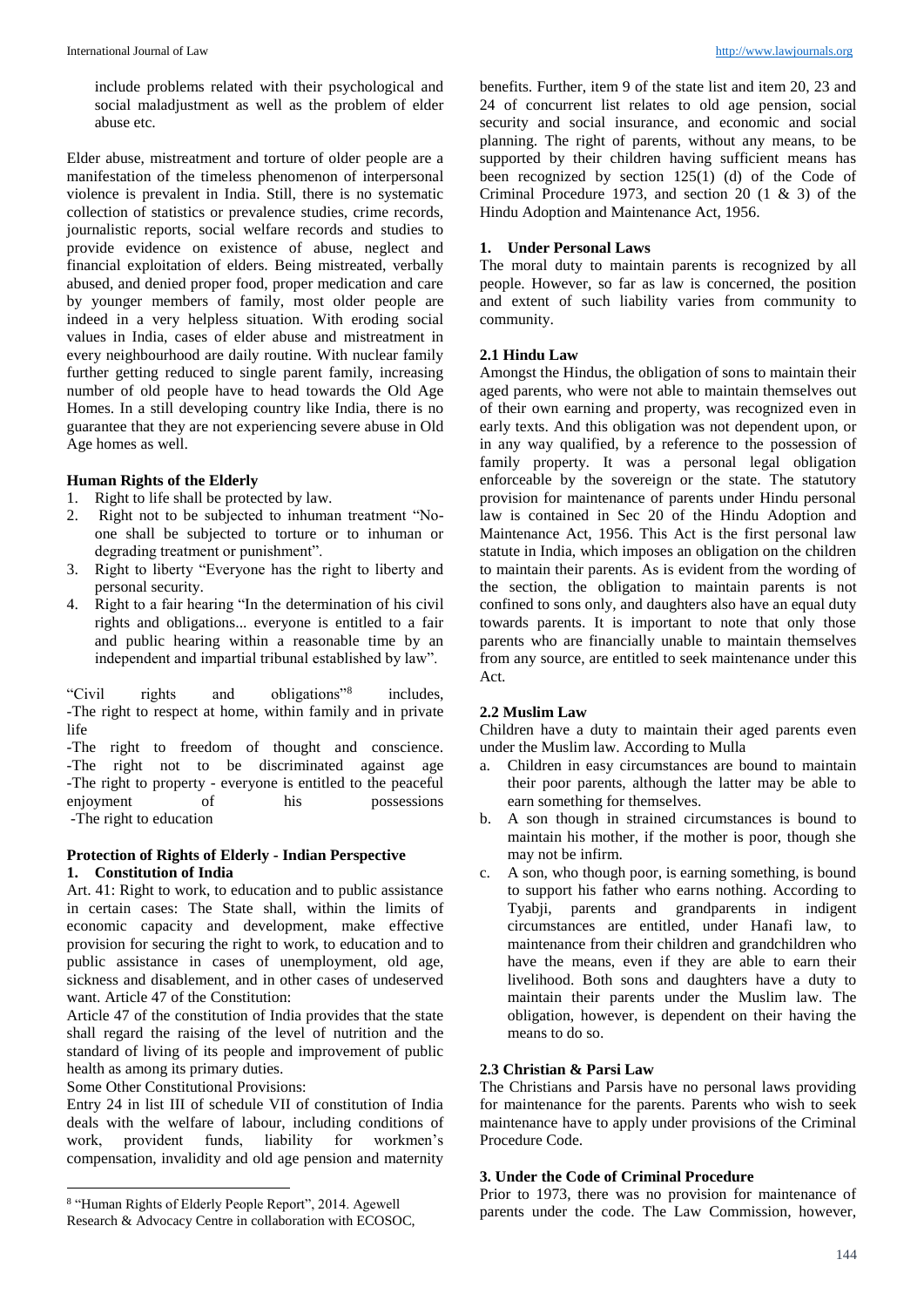was not in favor of making such provision. According to its report:

The Cr. P. C is not the proper place for such a provision. There will be considerably difficulty in the amount of maintenance awarded to parents apportioning amongst the children in a summary proceeding of this type. It is desirable to leave this matter for adjudication by civil courts. The provision, however, was introduced for the first time in Sec. 125 of the Code of Criminal Procedure in 1973. It is also essential that the parent establishes that the other party has sufficient means and has neglected or refused to maintain his, i.e., the parent, who is unable to maintain himself. It is important to note that Cr. P. C 1973, is a secular law and governs persons belonging to all religions and communities. Daughters, including married daughters, also have a duty to maintain their parents.

## **4. Government Legislations and Welfare Schemes**

The Government of India approved the National Policy for Older Persons on January 13, 1999 in order to accelerate welfare measures and empowering the elderly in ways beneficial for them. This policy included the following major steps

- 1. Setting up of a pension fund for ensuring security for those persons who have been serving in the unorganized sector,
- 2. Construction of old age homes and day care centres for every 3-4 districts,
- 3. Establishment of resource centres and re-employment bureaus for people above 60 years,
- 4. Concessional rail/air fares for travel within and between cities, i.e.,50% discount in train and Indian Airlines.
- 5. . Enacting legislation for ensuring compulsory geriatric care in all the public hospitals
- 6. The Ministry of Social Justice and Empowerment has set up of a National Council for Older Persons in the process to make life easier for older persons.
- 7. Attempts to sensitize school children to live and work with the elderly. Setting up of a round the clock help line and discouraging social ostracism of the older persons are being taken up.
- 8. The government policy encourages a prompt settlement of pension, provident fund (PF), gratuity, etc. in order to save the
- 9. superannuated persons from any hardships. It also encourages to make the taxation policies elder sensitive.
- 10. The policy also accords high priority to their health care needs.
- 11. According to Sec.88-B, 88-D and 88-DDB of Income Tax Act there are discount in tax for the elderly persons.
- 12. Life Insurance Corporation of India (LIC) has also been providing several schemes for the benefit of aged persons, i.e., Jeevan Dhara Yojana, Jeevan Akshay Yojana, Senior Citizen Unit Yojana, Medical Insurance Yojana.

#### **4.1 The Maintenance and Welfare of Parents and Senior Citizens Act, 2007**

This Act provides in-expensive and speedy procedure to claim monthly maintenance for parents and senior citizens. This Act casts obligations on children to maintain their parents/grandparents and also the relative of the senior

citizen to maintain such senior citizens. The main attraction of this Act is there are provisions to protect the life and property of such persons. This Act also provides setting up of old age homes for providing maintenance to the indigent senior citizens and parents. This Act extends to the whole of India except Jammu & Kashmir state.

#### **4.2 National Policy on Senior Citizens 2011**

The foundation of National Policy for Senior Citizens 2011 is based on several factors – demographic explosion among the elderly, the changing economy and social milieu, advancement in medical research, science and technology and high levels of destitution among the elderly rural poor. In principle the policy values an age integrated society. It believes in the development of a formal and informal social support system, so that the capacity of the family to take care of senior citizens is strengthened and they continue to live in the family. All those of 60 years and above are senior citizens. This policy advocates issues related to senior citizens living in urban and rural areas, special needs of the 'oldest old' and older women. It will endeavour to strengthen integration between generations, facilitate interaction between the old and the young as well as strengthen bonds between different age groups. It believes in the development of a formal and informal social support system, so that the capacity to the family to take care of senior citizens is strengthened and they continue to live in the family. The policy seeks to reach out in particular to the bulk of senior citizens living in rural areas who are dependent on family bonds and intergenerational understanding and support. The focus of the new policy:

Promote the concept of 'Ageing in Place' or ageing in own home, housing, income security and homecare services, old age pension and access to healthcare insurance schemes and other programmes and services to facilitate and sustain dignity in old age. The thrust of the policy would be preventive rather than cure.

Mainstream senior citizens, especially older women, and bring their concerns into the national development debate with priority to implement mechanisms already set by governments and supported by civil society and senior citizens' associations. Support promotion and establishment of senior citizens' association, especially amongst women.

The policy will consider institutional care as the last resort. It recognizes that care of senior citizens institutional care as the last resort. It recognises that care of senior citizens has to remain vested in the family which would partner the community, government and the private sector.

Long term savings instruments and credit activities will be promoted to reach both rural and urban areas. It will be necessary for the contributors to feel assured that the payments at the end of the stipulated period are attractive enough to take care of the likely erosion in purchasing power. Being a signatory to the Madrid Plan of Action and Barrier Free Framework it will work towards an inclusive, barrier-free and age- friendly society. Recognise the senior citizens are a valuable resource for the country and create an environment that provides them with equal opportunities, protects their rights and enables their full participation in society. Towards achievement of this directive, the policy visualizes that the states will extend their support for senior citizens, living below the poverty line in urban and rural areas and ensures their social security, healthcare, shelter and welfare. It will protect them from abuse and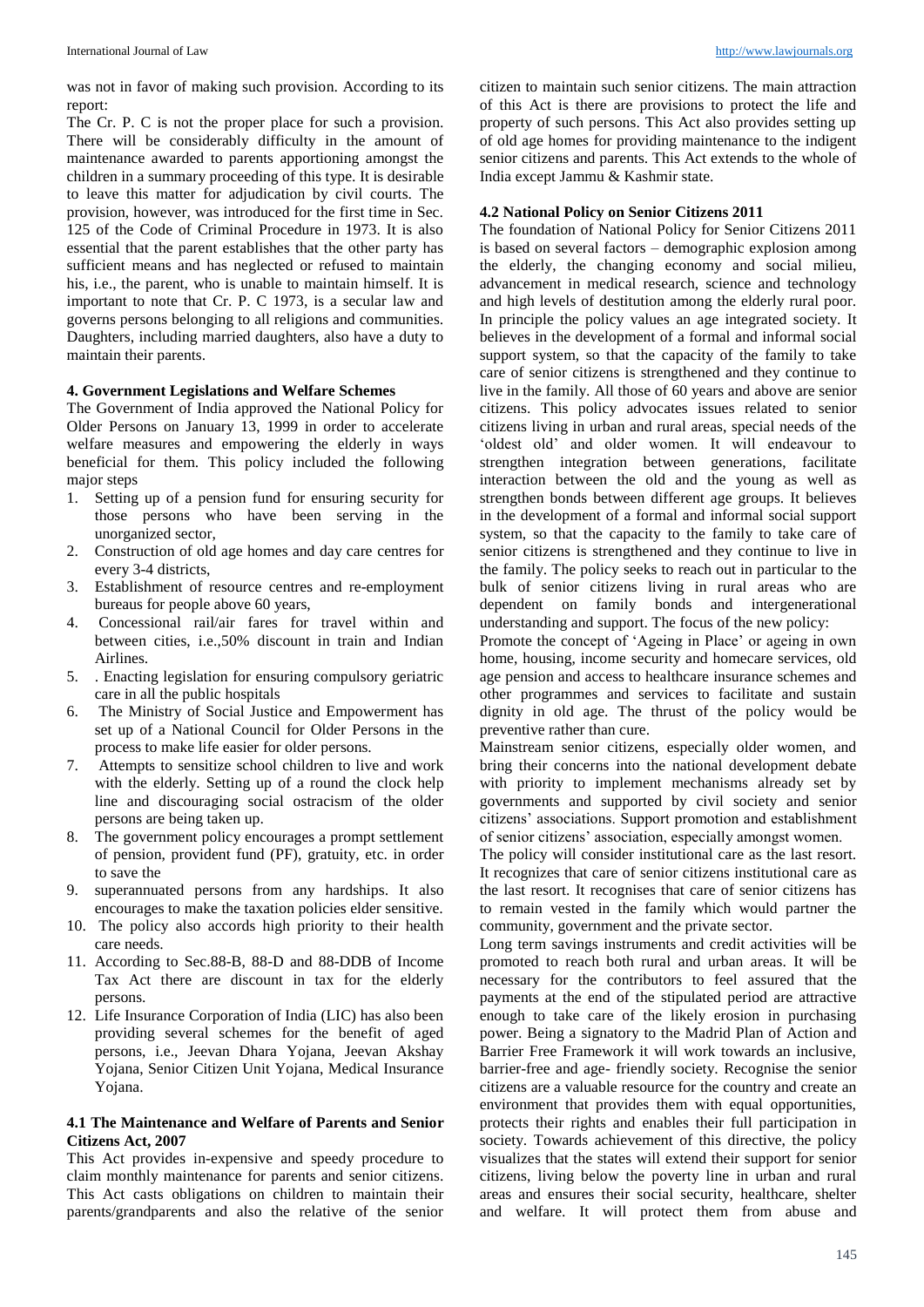exploitation so that the quality of their lives improves. Employment in income generating activities after superannuation will be encouraged. States will be advised to implement the Maintenance and Welfare of Parents and Senior Citizens Act, 2007 and set up Tribunals so that elderly parents unable to maintain themselves are not abandoned and neglected. Support and assist organisations that provide counselling, career guidance and training services. States will set up homes with assisted living facilities for abandoned senior citizens in every district of the country and there will be adequate budgetary support.

## **4.3 National Programme for Health Care of Elderly (NPHCE)**

National Programme for Health Care of Elderly (NPHCE) is an articulation of the international and national commitments of the government as envisaged under (UNCRPD), National Policy on older Persons (NPOP) adopted by the Government of India in 1999 and Section 20 of "The Maintenance and Welfare of Parents and Senior Citizens Act, 2007" dealing with provisional for medical care of senior citizen. Ministry of Health and Family Welfare (MOHFW) has taken appropriate steps in this regard by launching the National Programme for Health Care of Elderly (NPHCE) as a centrally sponsored scheme under the new initiatives in the XI five years plan. Presently, it is being rolled out in 100 districts.

The vision of the NPHCE is:

-To provide accessible, affordable and high quality longterms comprehensive and dedicated care services to an Ageing population.

- Creating a new "architecture" for Ageing.

- To build a frame-work to create an enabling environment for "a society for all ages".

-To promote the concept of Active and Healthy Ageing.

-Convergence with National Rural Health Mission, AYUSH and other line departments like Ministry of Social Justice and Empowerment.

**Role of Non-Governmental and voluntary organisations**

While the government continues its efforts to introduce programmes for the welfare of the elderly, it is the nongovernmental organisations which have played a key role in bringing to the forefront the problems of the older people to the society at large and through its various services it has sown the seeds for a forum whereby the voice and the concerns of the elderly can be addressed. Presently there are many non-governmental organisations working for the cause of the elderly in India. In India most of the nongovernmental organisations have concentrated their work among the lower income group and the disadvantaged sections of the society. This is mainly because one-third of these people are defined as "capability poor" which means that they do not have access to minimum levels of health care and education for earning a decent living. However in the first few years of the growth of the NGO's the emphasis was on the abuse of women due to the gender discrimination prevalent in our Indian society. It is only in the last few years when the demographers provided alarming statistics on the growth of the elderly population that a need was felt to work in this area as it was always assumed that the elderly were well taken care of and were safe in the custody of the well-integrated joint family system in India. Initial studies show that the elderly are taken care of by the family

but the reality and recent ethnographic cases studies also prove that the so called "joint family system" in India is a myth and the elderly though they live with their sons and their families are neglected and uncared for by them. This scenario led to the emergence and mushrooming of various NGO's working towards the concerns of the elderly.

In recent years several national level and state level voluntary organisations have been set up for promoting the welfare of the elderly, for advocating a general national priority to their problems and needs and for organising services. The Government describes the services they are providing as residential care, day care, geriatric care, medical and psychiatric care, recreation, financial assistance and counselling. These services are however primarily urban based.

One of the premier voluntary organisation which began work on the cause and care of the older people of our country is Help Age India. It is a secular, a political, nonprofit, non-governmental organisation and is registered under the Societies' Registration Act, 1960, in 1978. Help Age India was formed in 1978 with the active help from Mr. Cecil Jackson Cole, founder member of help the Aged, United Kingdom. In its newsletters and brochures one can clearly see it has charted out its goals and objectives which are "To create an awareness and understanding of the changing situation and the needs of the elderly in India and to promote the cause of the elderly. To raise the funds for creation of infrastructure through the medium of voluntary social service organisations for providing a range of facilities especially designed to benefit the elderly and thus to improve the quality of their lives." Help Age India is basically a funding organisation which looks for partner agencies in the field that are able to implement the various projects and programmes of the organisation. The head office of Help Age India is located in New Delhi and it has around twenty-four regional and area offices located all over the country.

## **Old Age Homes and Day Care Centres**

Help Age India has sponsored the construction and maintenance of old age homes in India. These homes cater to the needs of those elderly who are unable to live by themselves and for those who have been abandoned by the family or are neglected and uncapped for by their children. These old age homes provide and cater to the various needs of the elderly so that they can spend the "evenings of their lives" with dignity and respect and not feel a burden to the society. There are over 800 old age homes all over India and nearly half of them are being sponsored and funded by Help Age India. Besides old age homes, Help Age India also supports day care centres where the elderly come for a few hours every day or on certain days of the week and spend some time together. These centres combat the loneliness they face and create a sense of "we feeling" among them. In some of the centres being supported by Help Age India in rural areas they are also places where the income generating activities are conducted.

#### **Suggestions**

The above policies and laws favouring the elderly in India must be propagated through proper medium so that it can reach maximum people, and can benefit them in all the aspects. The policies must be coherent enough to judiciously drive away the problems of the people, and bring maximum